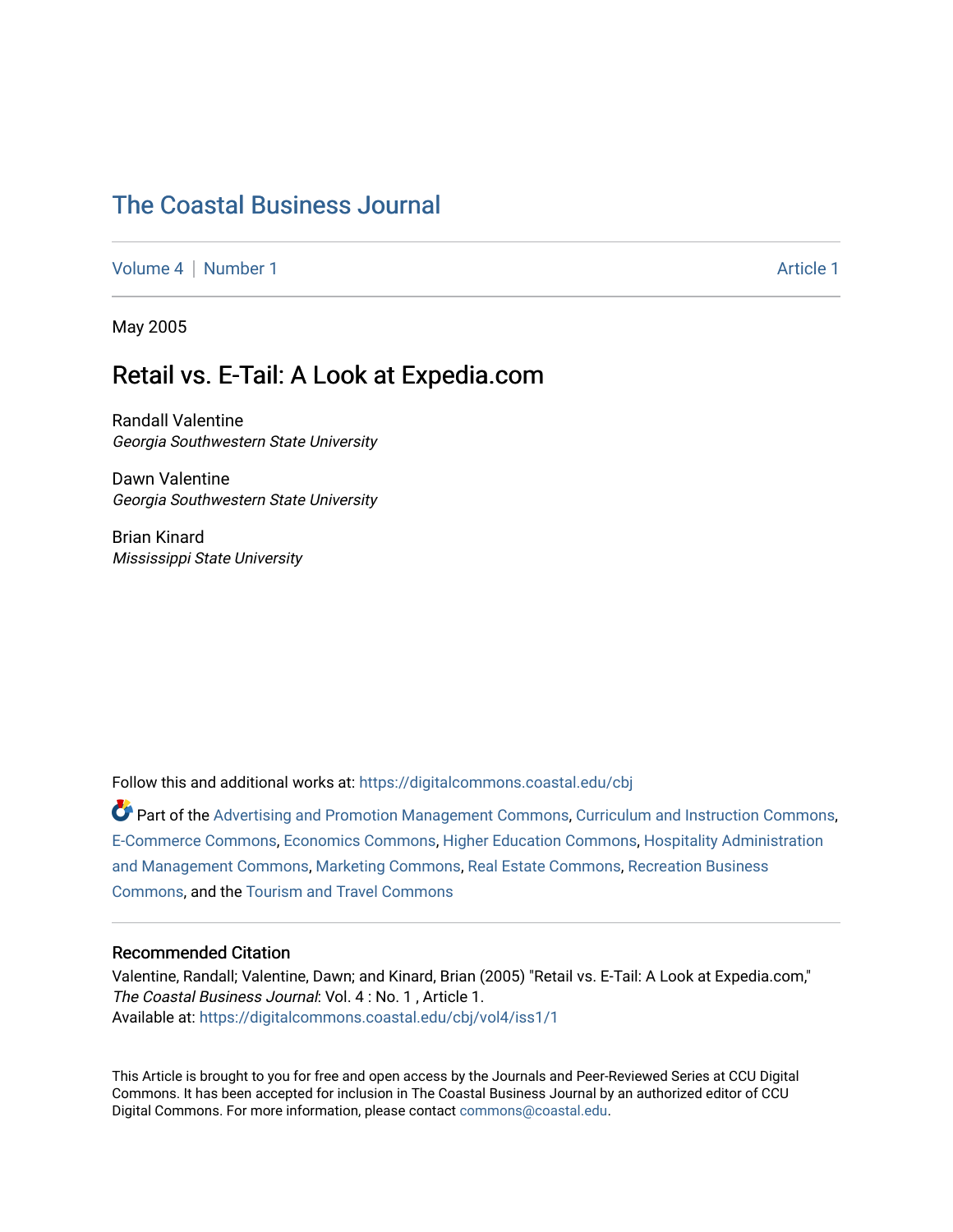### **RETAIL VS. E-TAIL: A LOOK AT EXPEDIA.COM**

# **Randall Valentine, Georgia Southwestern State University Dawn Valentine, Georgia Southwestern State University Brian Kinard, Mississippi State University**

#### **ABSTRACT**

*The Internet has revolutionized the way consumers shop for and price various products. This study compares prices listed on individual airline websites and prices listed on a third-party travel booking website, expedia.com. The findings indicate a significant difference in prices between the sources. However, no single website consistently had prices lower than the other. Thus, it benefits the consumer to thoroughly price shop when making airline reservations online.* 

## **INTRODUCTION**

The Internet has had a dramatic impact on the way in which consumers shop in the airline industry by offering easy and convenient websites that allow consumers to readily compare prices and find the best deal for airfare. More and more Americans are booking travel online. Internet sales in the travel industry have increased significantly in the past few years, and this growth trend is predicted to continue in the future (van den Berg, 2003). To be competitive, airlines must concern themselves with exactly how Internet pricing works and how best to exploit this new system in order to maximize occupancy rates and thus revenues. Both the airlines and Internet websites use a dynamic pricing schedule in order to secure the best possible rate for the flight.

The purpose of this paper is to examine how the consumer can procure the best possible airline ticket price via the Internet. This study examines the rates posted on individual airline websites versus the rates posted for the same type of flight at the same times on a well-known third-party travel booking site, expedia.com. Our findings indicate that the consumer can get a reduced ticket price by using expedia.com website in lieu of the individual airline websites.

The key to using the Internet as a medium of exchange is that it can be a means of obtaining pertinent and salient information. The Internet is an effective network that can adapt to changing information much more rapidly than a typical bureaucracy (Arquilla and Ronfeldt, 2001). Hoteliers have a clear understanding of how the dynamic pricing works in conjunction with the Internet (Enz, 2003). However, in a January 2003 edition of the Wall Street Journal, a reporter was able to procure a suite at the Westin Maui for \$150 that typically retails for \$269 by placing bids on four different Internet websites. This transaction was in direct conflict with the Westin Maui website, which claims that it has the lowest price for its room on its website (Lieber, 2003). With this kind of information posted on a companies' website, what is the consumer to believe?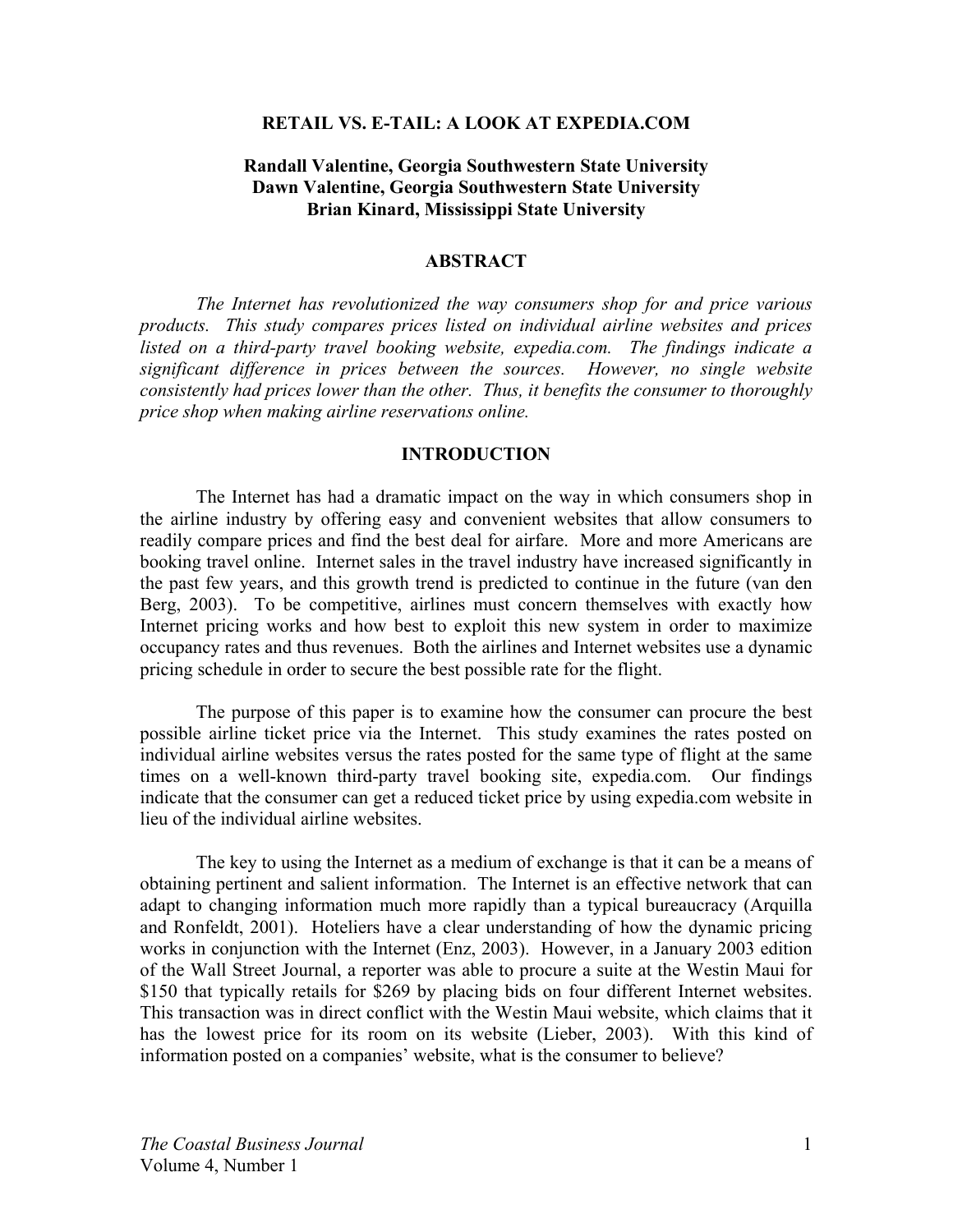E-tailers often try to offer the lowest prices during their formative years in order to firmly entrench a loyal customer base (Cao and Gruca, 2003). In contrast, traditional retailers use their existing customer base and name recognition as leverage to build their online customer base. Since e-tailers have established themselves in the online marketplace, consumers must discern who to use for shopping purposes--the traditional company or the e-tailer. This is especially relevant since North American Airlines have the most advanced ticket systems (Law and Leung 2000). If the market for online airline tickets is efficient and fair, then no significant price difference between expedia.com and the individual airline websites should exist.

## **DATA AND METHODS**

In order to test the validity of efficient markets in e-commerce, the research method in this study included visiting the expedia.com website and surveying the first three listings as listed on expedia.com for five respective cities: Atlanta, Chicago, Las Vegas, Los Angeles, and New York City. For all five cities, we surveyed the dates of September 25, 26, and 27 of 2003. These dates were chosen to uniformly keep the data consistent, and because these dates encompass the weekend, a time in which airlines usually exhibit higher occupancy. The final destinations and points of origin are the other cities used in the survey (i.e., from Atlanta the destinations are Chicago, Las Vegas etc). There are a total of sixty observations for each city. Next, the prices for these specific dates were examined by visiting the individual airline websites. These prices from the individual airline websites were then compared against the prices denoted from expedia.com using an independent samples t-test. If the e-commerce market is indeed efficient, there should be no statistically significant difference between the prices on expedia.com and the prices on the individual airline websites.

#### **RESULTS**

The findings of this study indicate a significant difference between the expedia.com website prices and the prices directly obtained from the individual airline websites. However, there seems to be no clear and discernable pattern to the prices. In Atlanta, Las Vegas, and Los Angeles the consumer would benefit most by going through the third-party site, expedia.com. In both Chicago and New York City, the consumer is able to obtain a lower price directly from the individual airline websites. The results of this independent samples t-test are shown in Table 1.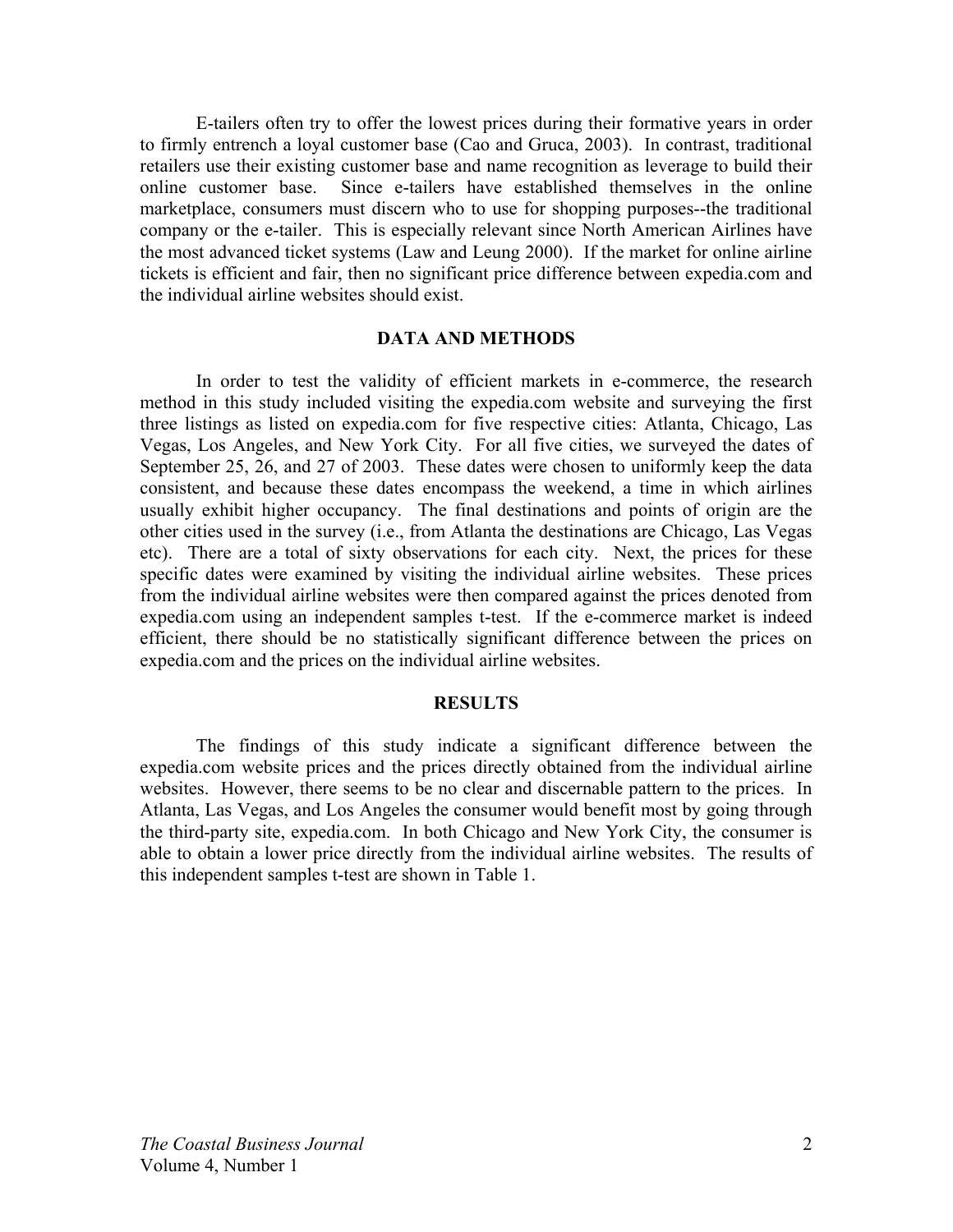| City          | Expedia.com<br>Website | Mean Price for   Mean Price for   T-Statistic<br>Individual<br>Airlines'<br>Website |       | P-Value |
|---------------|------------------------|-------------------------------------------------------------------------------------|-------|---------|
| Atlanta       | 214.48                 | 201.55                                                                              | 18.81 | .000    |
| Chicago       | 243.67                 | 252.15                                                                              | 20.76 | .000    |
| Las Vegas     | 234.43                 | 230.14                                                                              | 18.98 | .000    |
| Los Angeles   | 235.44                 | 219.05                                                                              | 23.47 | .000    |
| New York City | 238.25                 | 247.41                                                                              | 37.57 | .000    |

**TABLE 1**

#### **CONCLUSION**

The results of this study show a significant difference between the prices on expedia.com and the prices on the individual airline websites. Further, this implies that the market for e-commerce airfare is not efficient and the consumer does benefit from shopping around and seeking additional information. In this study, there is no single website to ensure that the consumer will get the lowest price. The price discrepancy in these websites is completely random, suggesting the consumer should shop both the third-party travel booking website and individual airline websites in order to ensure that he/she is getting the lowest available price.

#### **WORKS CITED**

- Arquilla, John, and David Ronfeldt, eds. (2001), *Networks and Netwars: The Future of Terror, Crime, and Militancy*. Santa Monica, CA: RAND, www.rand.org/ publications/MR/MR1382.
- Cao, Yong, and Thomas S. Gruca. (2003), "The effect of stock market dynamics on Internet price competition**,"** *Journal of Service Research*, 6 (1): 24.
- Enz, Cathy. (2003), "Hotel Pricing in a Networked World," *Cornell Hotel and Restaurant Administration Quarterly*, 44(1).
- Law, R. and Leung,R., (2000) A Study of Airlines' Online Reservation Services on the Internet *Journal of Travel Research*, 39, November.
- Lieber, Ron. (2003), "How to Get Four-Star Hotel Rooms at a Two-Star Price," January 30: DI.
- van den Berg, David. (2003), "Compare Travel Online Packages for the Best Deal," *Knight Ridder Tribune Business News*, October 20, page 1.